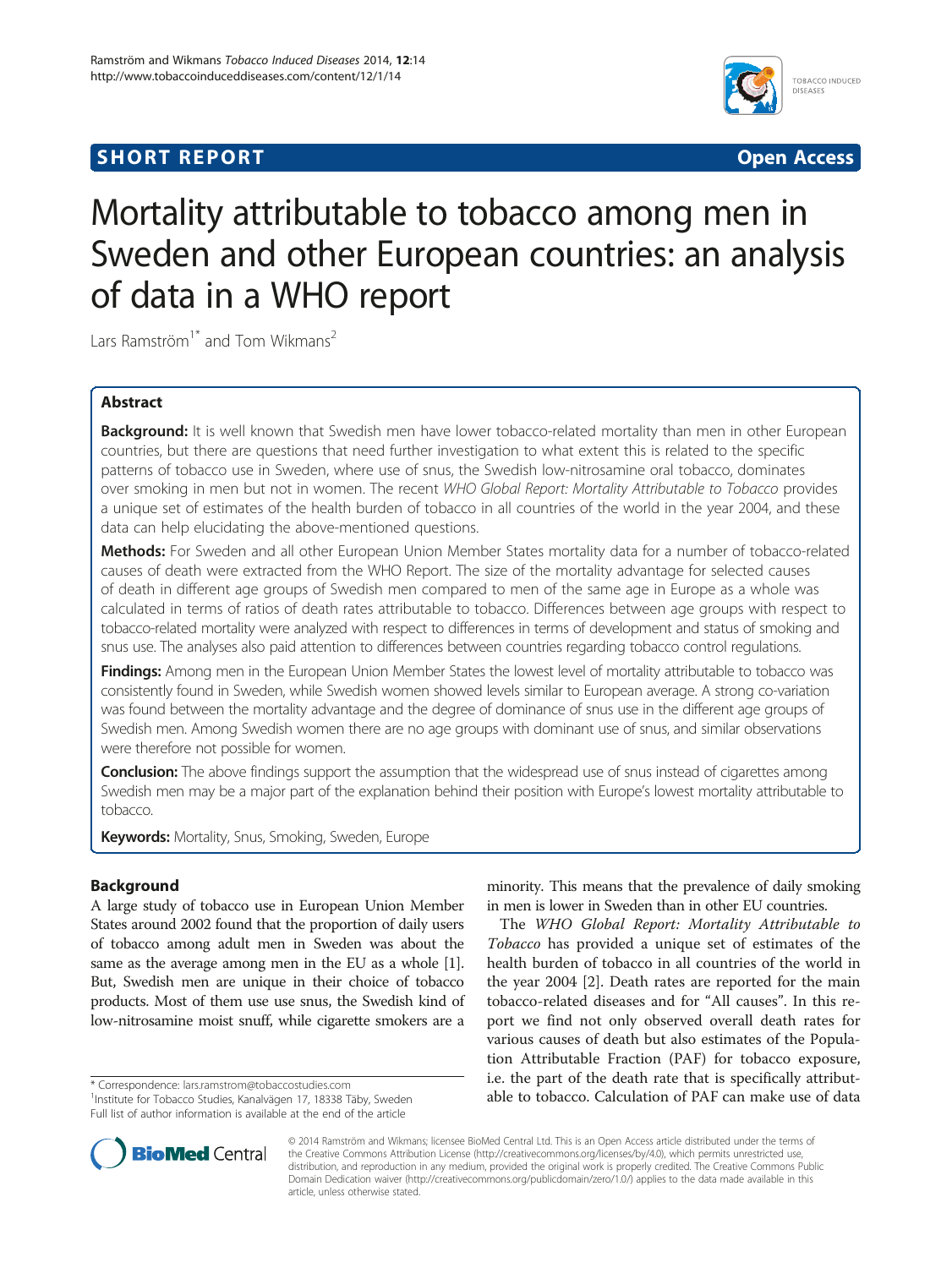<span id="page-1-0"></span>regarding prevalence of tobacco use, but such data are often absent and/or lack comparability between countries. WHO has therefore adapted a method, the PAF/ SIR method (SIR: Smoking Impact Ratio), that instead of prevalence data makes use of the number of lung cancer deaths by age and sex. (Technical details are described in the report). The use of the PAF/SIR method will therefore have contributed to best possible validity of the data.

The estimated death rates attributable to tobacco do directly represent the size of each country's health burden of tobacco with respect to different diseases and "All causes". Estimates are given for men and women in different age groups and for the total population. The data for total population are not age standardized, so they cannot be used for fully representative comparisons between countries, but such comparisons can be made for specific age groups.

The purpose of the current study is to describe differences between Sweden and Europe as a whole with regard to mortality attributable to tobacco and to investigate how such differences are associated with national characteristics of tobacco use and tobacco control practices.

# Methods

An overview of the mortality attributable to tobacco in different EU Member States was established by extracting from the WHO Report data for each EU country regarding death rates attributable to tobacco for selected causes of death in men and women. To get comparability between countries, data for a specific age group, 60-69, were used. To illustrate the wide intercountry differences, data were presented for Sweden and for minimum, median and maximum countries outside Sweden, see Table 1.

In order to get more detailed comparisons for some of the main causes of death we calculated, for different age

Table 1 Death rates (per 100,000) attributable to tobacco

groups, ratios between death rates attributable to tobacco in Sweden and corresponding rates for Europe as a whole, see Table [2.](#page-2-0) This analysis includes men only, since Swedish women, as seen in Table 1, do not differ from EU average so as Swedish men do.

In order to account for major differences between age groups with regard to patterns of tobacco use data were retrieved from studies published by Statistics Sweden [\[3](#page-3-0)]. The data in Table [3](#page-2-0) show how prevalence of smoking and snus use changed in different age groups up to the time represented by the WHO report. Here again the analysis includes men only.

Other potential determinants of tobacco use in different countries consist of market regulations and other kinds of tobacco control legislation. The analyses in the current study do therefore also take into account the differences between European countries with respect to tobacco control regulations. These matters are described in The Tobacco Control Scale 2010 in Europe, a report published by the Association of European Cancer Leagues [[4](#page-3-0)].

# Findings

# Differences between countries in Europe

The Tobacco Control Scale 2010 in Europe presents an assessment of the implementation of selected national tobacco control policies in 30 European countries. Six policy areas were taken into account: pricing, smoking restrictions, public information, advertising bans, warning labels and treatment opportunities. The top ranking country got 77 points out of 100 possible, the lowest ranking country got 32. Sweden scored quite modestly and got just 51 points.

The WHO Report shows large differences between European Union Member States with regard to death rates specifically attributable to tobacco. For example, 60–69 year old men exhibit a variation between 72/

|                    | Sweden | European Union Member States other than Sweden |        |      |
|--------------------|--------|------------------------------------------------|--------|------|
|                    |        | Min                                            | Median | Max  |
| <b>MEN</b>         |        |                                                |        |      |
| Lung cancer        | 87     | 91                                             | 220    | 399  |
| Other cancer       | 36     | 41                                             | 105    | 217  |
| All cardiovascular | 72     | 107                                            | 170    | 618  |
| All causes         | 222    | 378                                            | 550    | 1388 |
| <b>WOMEN</b>       |        |                                                |        |      |
| Lung cancer        | 61     | 5                                              | 39     | 127  |
| Other cancer       | 17     |                                                | 10     | 39   |
| All cardiovascular | 63     | 5                                              | 50     | 222  |
| All causes         | 173    | 14                                             | 115    | 690  |

Men and women age 60-69.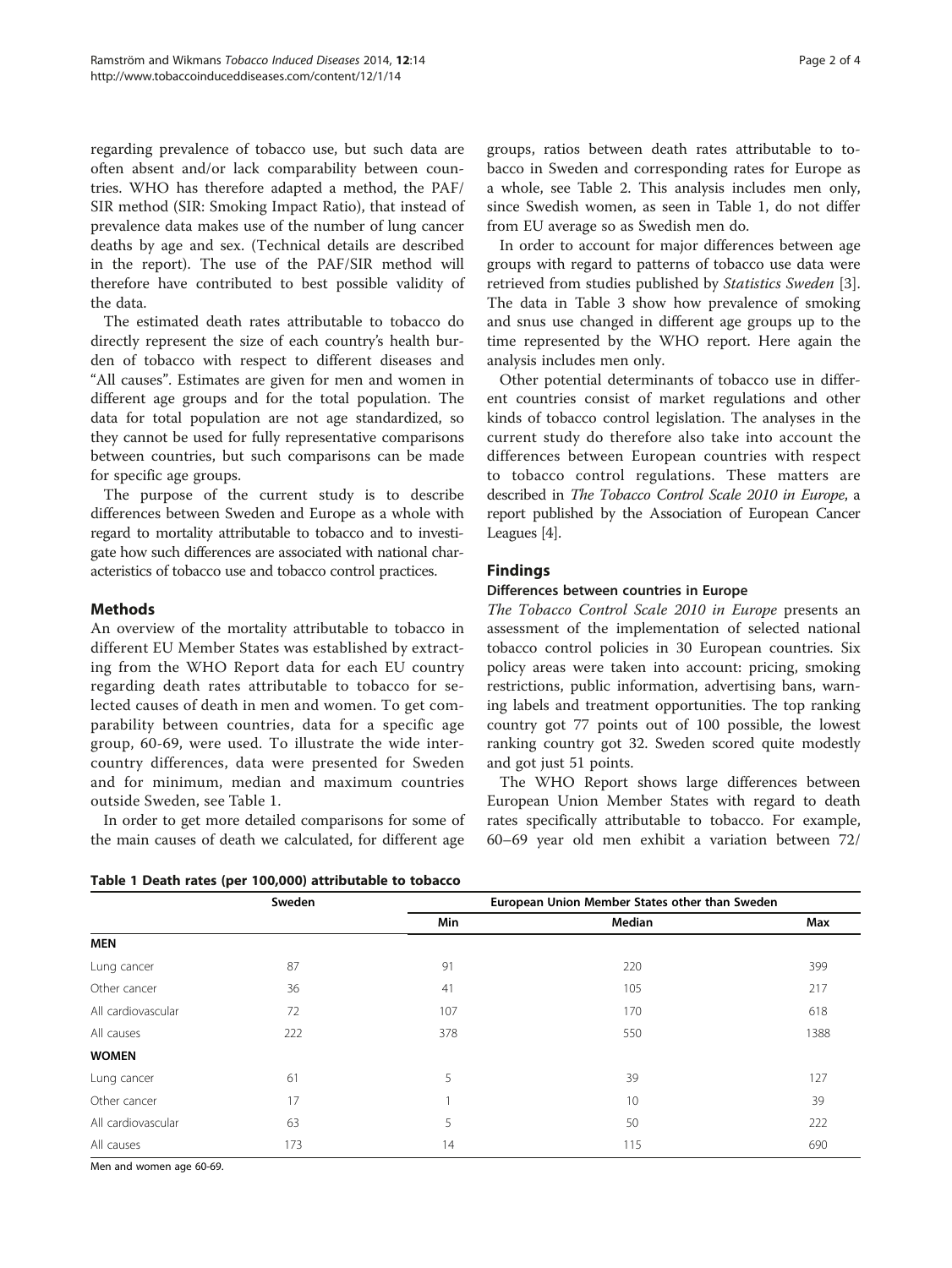<span id="page-2-0"></span>Table 2 Ratios of death rates attributable to tobacco

| Age<br>group | Cause of death |             |                    |  |  |
|--------------|----------------|-------------|--------------------|--|--|
|              | All causes     | Lung cancer | All cardiovascular |  |  |
| 45-59        | 0.15           | 0.24        | 0.13               |  |  |
| 60-69        | 0.27           | 0.38        | 0.19               |  |  |
| 70-79        | 0.42           | 049         | 0.33               |  |  |

Men in Sweden vs. men in Europe as a whole 2004.

100.000 and 618/100.000 for "All cardiovascular". Table [1](#page-1-0) shows, for the age group 60–69, some more comparisons between Sweden and the other European Union Member States. Among Swedish men the death rates attributable to tobacco are lower than among men in any other EU country, while Swedish women have rates similar to the European average.

#### Sweden/Europe mortality comparisons by age groups

Table 2 shows, for different age groups, ratios between death rates attributable to tobacco for men in Sweden vs men in Europe as a whole. For each cause of death these ratios demonstrate substantially lower mortality attributable to tobacco for men in Sweden than for men of same age in Europe as a whole. The differences between Sweden and Europe as a whole are considerably larger in younger age groups than in older ones.

## Tobacco use changes among Swedish men in different age groups

The death rates attributable to tobacco that are presented in the WHO report are determined by the development of the tobacco use up to the year 2004. The data in Table 3 show that in all age groups the prevalence of smoking was going down, and the prevalence of snus use was going up. Thereby snus use became an increasing proportion of the total tobacco use. Further, the shift from cigarettes to snus was substantially more pronounced in younger than in older age groups.

# **Discussion**

The WHO Report data on mortality attributable to tobacco demonstrate that Swedish men stand out in a uniquely favourable position in comparison with other European Union Member States. What can explain this position?

Table 3 Tobacco use changes among men in Sweden

| Age<br>group | Prevalence of |         |                |         |  |
|--------------|---------------|---------|----------------|---------|--|
|              | Daily smoking |         | Daily snus use |         |  |
|              | 1988/89       | 2004/05 | 1988/89        | 2004/05 |  |
| 35-44        | 33%           | 13%     | 19%            | 31%     |  |
| 45-54        | 32%           | 21%     | 11%            | 24%     |  |
| 55-64        | 28%           | 21%     | 9%             | 18%     |  |

The position of a country in a comparison of death rates attributable to tobacco is influenced by various national conditions with regard to political action and personal practices. Sweden's modest scoring on The Tobacco Control Scale 2010 in Europe suggests that the kinds of national political action measured by that survey can not explain the uniquely low level of tobacco-related mortality for Swedish men. The main explanation must rather come from some Swedish-men-specific factor that was not taken into account in the above assessment. One such factor is the use by Swedish men of the Swedish lowtoxicity oral tobacco, snus, instead of cigarettes. During the last 50 years the initially high smoking rates in men have been drastically reduced, and snus use has become the dominating kind of tobacco use among men, while female use of snus is still on a low level [\[5\]](#page-3-0).

The age-group-specific mortality ratios Sweden vs Europe as a whole add further details regarding the relative position of Swedish men. The observation that younger age groups exhibit even more favourable positions than older ones, raises the question how differences between age groups with respect to development and levels of smoking and snus use play a role for the differences with respect to the ratios of death rates. This question can be elucidated by mortality data from the data base NORD-CAN [[6\]](#page-3-0). For example, data from this source show that age-specific lung cancer death rates for men in Sweden were decreasing from 1989 to 2005 by 46% in the age group 35–44, by 28% in the age group 45-54 and by 15% in the age group 55–64. This confirms the observation from Table 2 that the mortality advantage was largest in the age groups with largest dominance of snus use over smoking. This co-variation between mortality advantage and snus dominance suggests that the use of snus instead of smoking can be an important part of the explanation why younger age groups stand out even more favourably than older ones in the comparison with Europe as a whole.

### Conclusion

The low toxicity of Swedish snus is well recognized [[7](#page-3-0)-[9\]](#page-3-0). Consequently, there is general agreement that use of snus instead of cigarettes will be beneficial for the health of individual users. At the same time questions have been raised about the effects on population level. However, scientific studies in Sweden have found that snus use among men has contributed both to less initiation of smoking and to more cessation of smoking [\[10-13\]](#page-3-0). These findings in combination with the low toxicity suggest a potential for significant public health benefits [\[14\]](#page-3-0). The above analysis of data from the new WHO report and Swedish sources supports the assumption that the use of snus among Swedish men has yielded substantial public health benefits by contributing to make their level of mortality attributable to tobacco lowest in Europe.